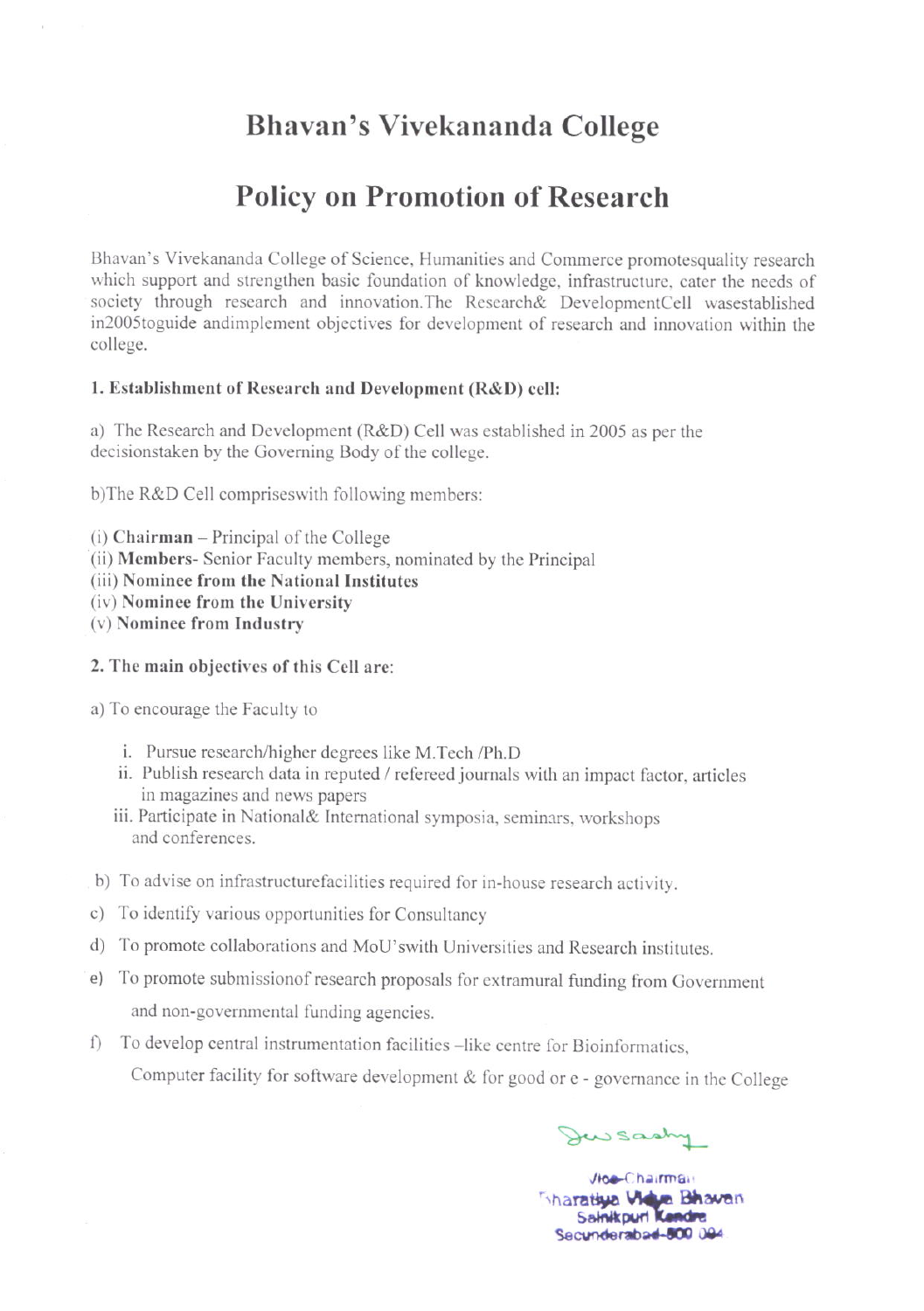- g) To encourage students to take up summer projects.
- h) To support innovation and to protect  $&$  promote the College's intellectual property if any
- i) To promote faculty & students in applying for doctoral and Post-doctoral scholarships from Government & non-governmental funding agencies.

## 3. Terms of Office

- Members of the R&D cell serve a term of up to five years.
- An appointed member may be reappointed to serve for additional terms as per the approval of the Governing Body of the college

## 4. Quorum

The quorum for meetings of the R&D cell shall be the nearest whole number above 50% of the membership of the R&D cell, for decisions

#### 5. Schedule of Meeting

The R&D cell will meet at least two times per year. The Chairman/Coordinator will be responsible for determining the need for holding more meetings.

## 6. Reporting

The R&D cell will report to the Governing Body through the Chairman and also by way of its minutes.

## 7. Policy for Research, Innovation and Collaboration: Development principles

- Monitoring and enhancing the quality of research programmes, projects and research infrastructure within college
- $\cdot$  Training of research scholars/faculty by organizing seminars, workshops, hands-on training, skill development and orientation programmes.
- ❖ Promoting emerging areas of research and development.
- \* Fostering the development of multi-disciplinary research endeavors across faculties and departments
- ❖ Disbursement of College research funds to established researchers, both individually and in groups; including institutional research overhead funds

Dew sastry

Vioe-Chairmai Sharatiya Vidya Bhavan Salnikpurl Kendre Secunderabad-500 JB4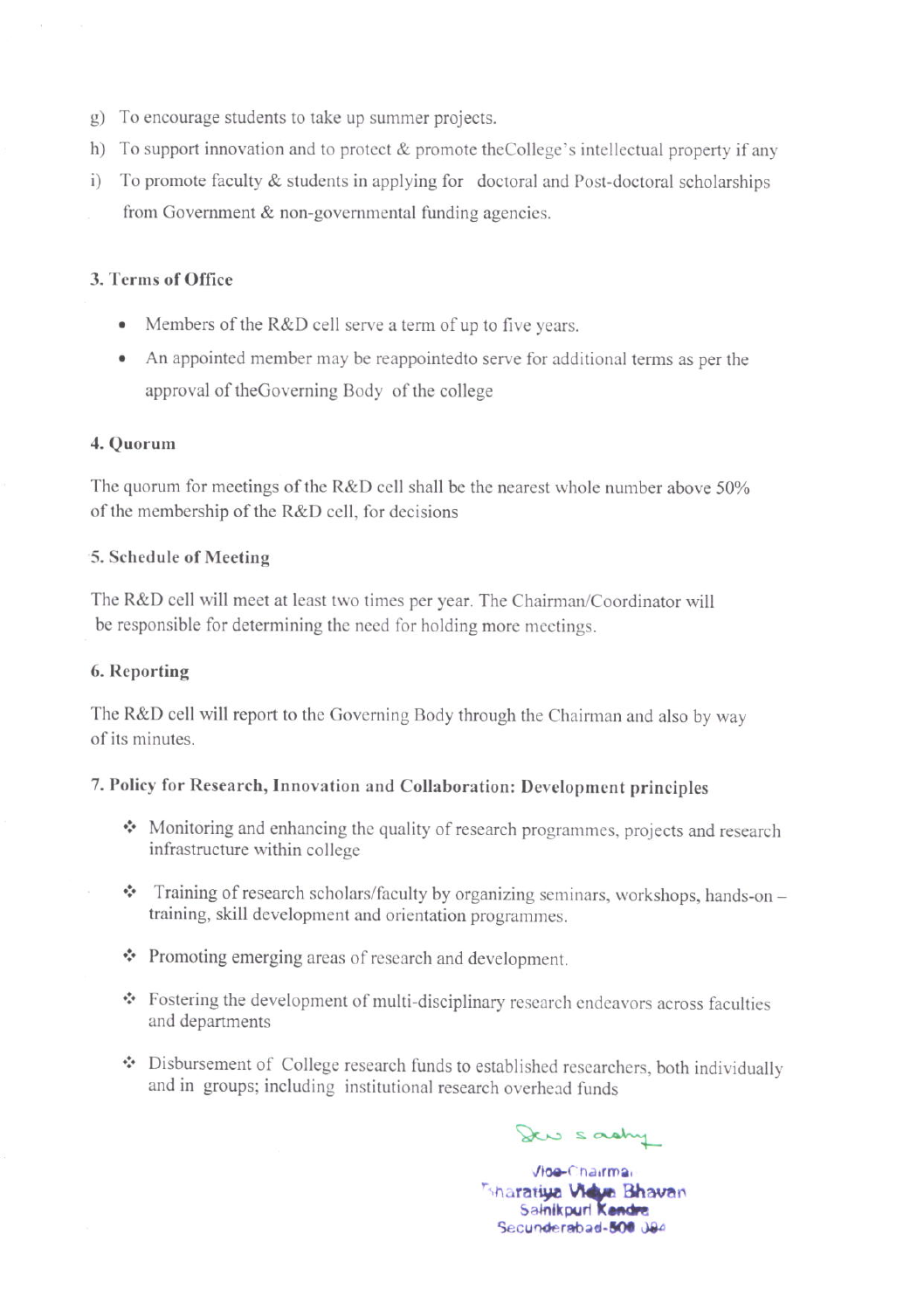- $\cdot$  Encouraging promotion of research in the college by providing seed money, incentives to attend workshops /conferences/seminars, on duty permission to carry out research and by felicitating researchers for their achievements
- $\cdot$  Seed grantfor researchers for their research initiatives across the departments
- Monitoring the research funds to ensure that the funds are properly and formallyaccounted
- Conducting scientific auditing i.e in term of usage of research facilities and number of publications made by utilizing these facilities.
- Monitoring laboratory waste management for biological waste disposal
- $\cdot$  Monitoring the implementation of the Code of Ethics in research by students and faculty members of the college.
- Admission of Ph.D students could be on terms and condition that the admitted candidate should bear the incidental expenses for the purchase of consumables, out sourcing facilities and for any other services in the college. Candidates with industrial sponsorship and or Scholarship holders are encouraged for Ph.D admission.
- $\cdot$  Screening committee to monitor the quality of research papers and proposals prior to their submission
- $\cdot$  Initiating and encouraging an ecosystem for innovation by providing start up incubated systems and incubation centers
- \* Distribution of loyalty if generated for Inventor, Distributor& Institute .This could be 70% to the inventor and 30% to the Institute. Income generated under this category should be reflected in Incometax retums.
- .:. Building strategic, durable partnerships with Industrics and research Institutions for steering, funding and cooperation. College encourages linkages with institutions and industries by entering into Memorandum of Understanding (MOU).
- .:. Initiating and encouraging faculty to take up consultancy services. Revenue generated through consultancy should be shared between the institution and the individual in the ratio of 35 %: 65 % for all the consultancy work carried out. As consultant, income above Rs. 10 lakhs attracts service tax.

gau sachy

 $Y$ id $e$ <sup> $n$ </sup> hairma, **Incrativa Vidue Bhavan** Salnikpuri Kendre Sc.cunderabad-600 Jun